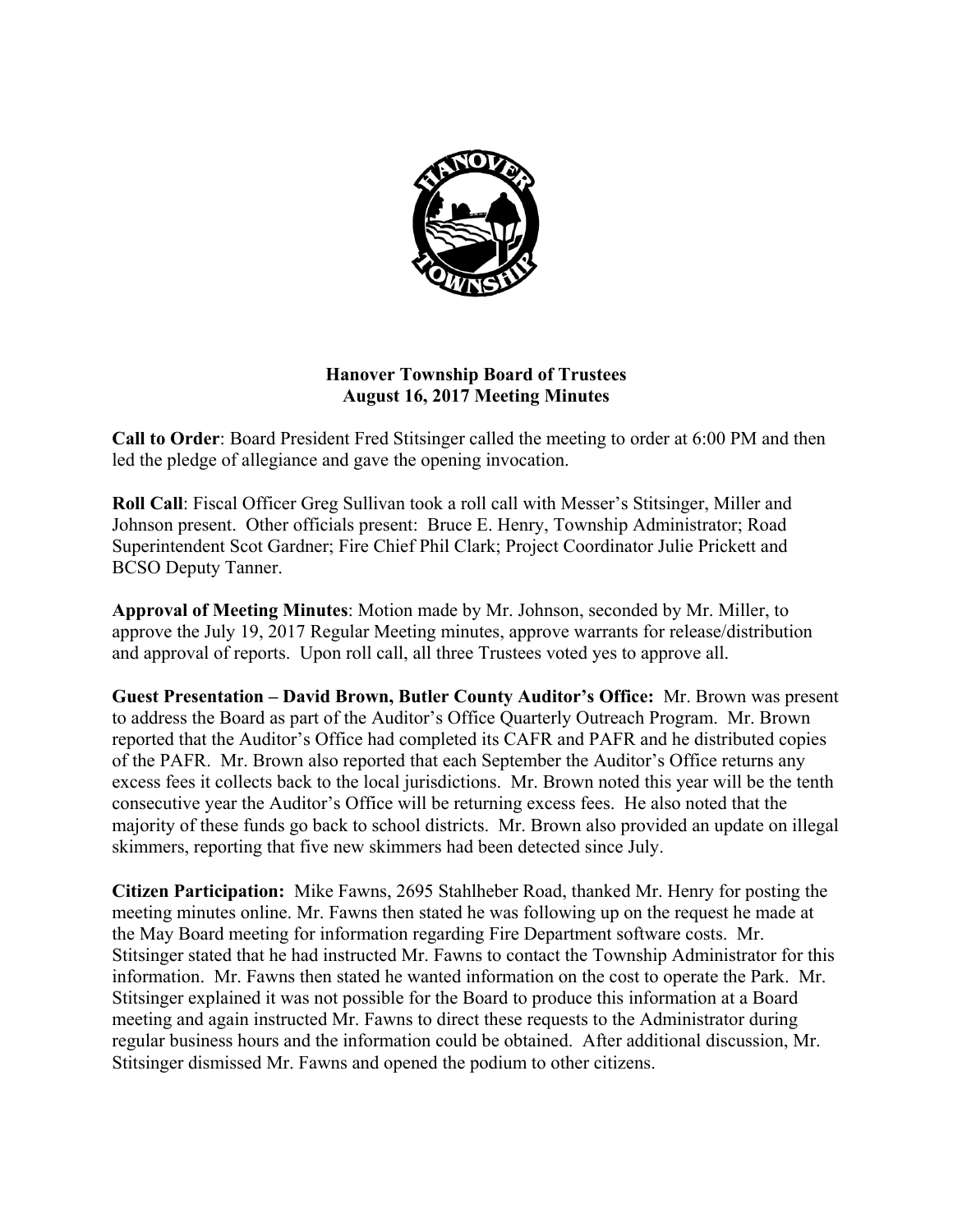Andrea Anglin, 1938 Vizedom Road, addressed the Board regarding the partition fence dispute she was having with her neighbor, Billie Jo Follick, at 1922 Vizedom Road. Mr. Stitsinger asked Mr. Henry to provide a recap of this issue. Mr. Henry explained that Ms. Anglin had properly signed a notice of rights and responsibilities to request the Board to review the partition fence issue concerning her and her neighbor. Prior to the Board meeting, at 4:00PM the Board inspected the fence. The Board must receive information from the other party, Ms. Follick, before making a determination. Mr. Henry also noted that the Township needs more time to conduct additional research regarding what fence existed prior to 2008. (There was a change in the State statute regarding partition fences in 2008.)

Billie Jo Follick, 1922 Vizedom Road, stated she had received notice of today's hearing and contacted a lawyer. She requested more time for her and her lawyer to research the matter as well.

It was agreed by both parties and the Board that the matter would be postponed until the October 18th Board meeting. Mr. Stitsinger encouraged both parties to attempt to resolve the issue and come to an agreement prior to the October Board meeting.

# **Administration Reports**

*Law Enforcement*: Deputy Tanner gave the following report for the month of July 2017:

# **Butler County Sheriff's Office District #6 Hanover Township Contract Cars Monthly Report for July 2017**

| <b>Month Totals*</b><br><b>Activity Area</b> |      |
|----------------------------------------------|------|
| Dispatched Calls: 133<br>$\bullet$           | 1075 |
| Felony Reports: 03<br>$\bullet$              | 26   |
| Misdemeanor Reports: 05<br>٠                 | 56   |
| Non-Injury Crash: 06<br>$\bullet$            | 31   |
| Injury Crash: 04<br>٠                        | 25   |
|                                              | .139 |
| Assists/Back Up: 29<br>$\bullet$             | 149  |
| Felony Arrests: 01<br>$\bullet$              | 09   |
| Misdemeanor Arrests: 02                      | 24   |
| <b>OMVI</b> Arrests: 00                      | 00   |
|                                              | 29   |
| Traffic Stops: 11<br>٠                       | 84   |
| Moving Citations:11                          | 93   |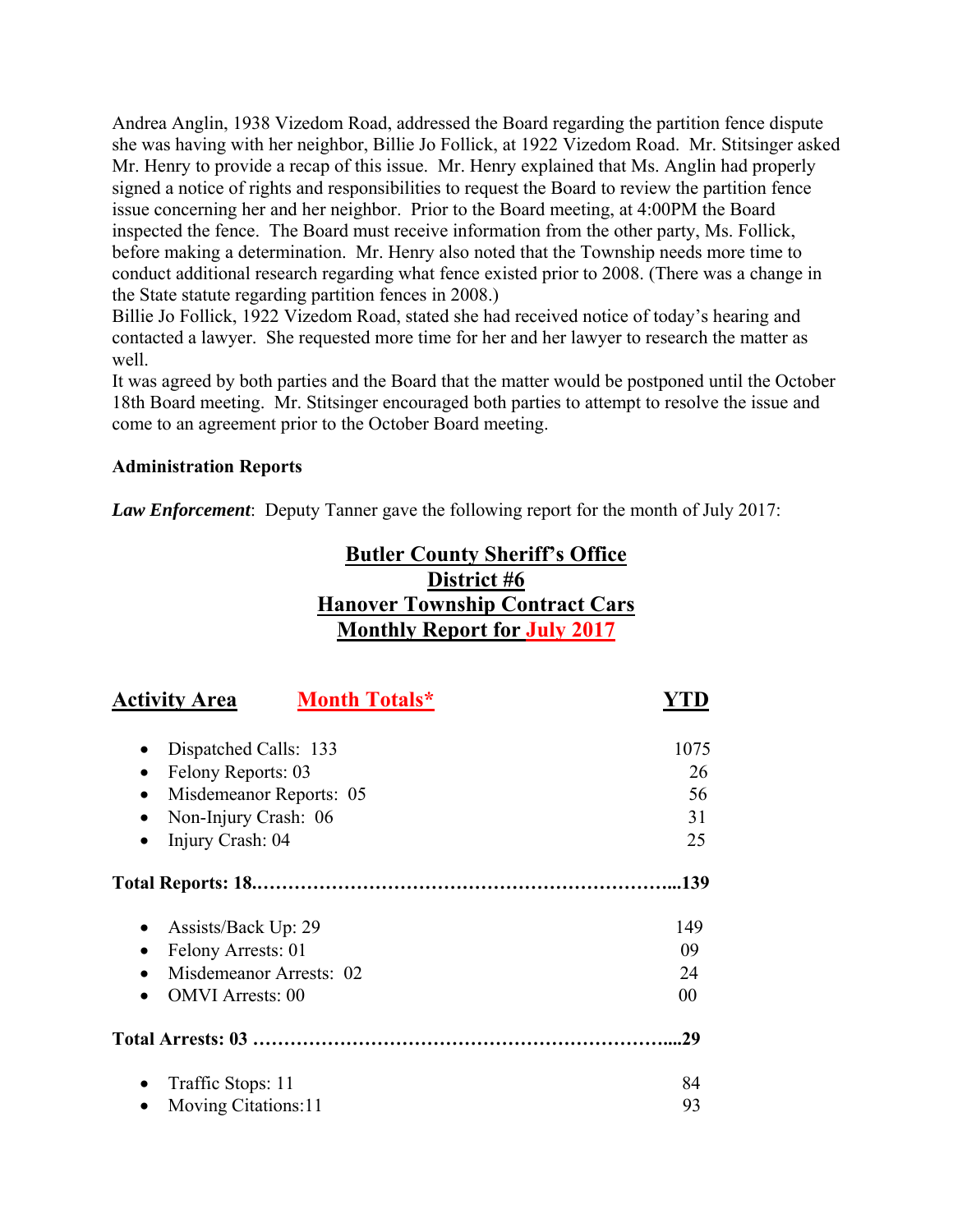| • Warning Citations: 03               | 34     |
|---------------------------------------|--------|
| $\bullet$ FIR Cards: 0                | 00     |
| • Civil Papers Served: 1              | 01     |
| • Business Alarms: 2                  | 14     |
| • Residential Alarms: 10              | 59     |
| • Special Details: 11                 | 88     |
| • COPS Times: $5,200$ ( <i>Min.</i> ) | 36,100 |
| • Vacation Checks: 10                 |        |

\*\*\*\*\*\*\*\*\*\*\*\*\*\*\*\*\*\*\*\*\*\*\*\*\*\*\*\*\*\*\*\*\*\*\*\*\*\*\*\*\*\*\*\*\*\*\*\*\*\*\*\*\*\*\*\*\*\*\*\*\*\*\*\*\*\*\*\*\*\*\*\*\* Reporting: Deputy Tanner and Deputy Mayer/by BEH.

*Fire/EMS*: Chief Clark presented the following report for the month of July 2017:

# **Hanover Township Fire Department Monthly Report for July - Phil Clark Fire Chief (Presented in August 2017)**

Run and detail activity for the Fire and EMS operations are reflected in the following numbers:

|                                                 |     | <b>Month</b>                                    | YTD |
|-------------------------------------------------|-----|-------------------------------------------------|-----|
| <b>Emergency Medical Operations/Squad Runs:</b> |     | 57                                              | 347 |
| Motor Vehicle Accidents:<br>$\bullet$           |     | 09                                              | 45  |
| Fire Runs:                                      |     | 13                                              | 62  |
| Fire Inspections:<br>$\bullet$                  |     | 00                                              | 08  |
| <b>Knox Box Details</b>                         |     | 00                                              |     |
| Other                                           |     | 00                                              |     |
| Total for the month:                            |     | <b>79 Runs/Operations</b><br>(79 Fire/EMS Runs) |     |
| <b>Total Year 2017: 459 Runs/Operations</b>     |     | (July 2016: 51 Runs/Operations)                 |     |
| Total for 2016                                  | 705 |                                                 |     |
| Total for 2015                                  | 733 |                                                 |     |
| Total for 2014                                  | 809 | 5 year average: 738                             |     |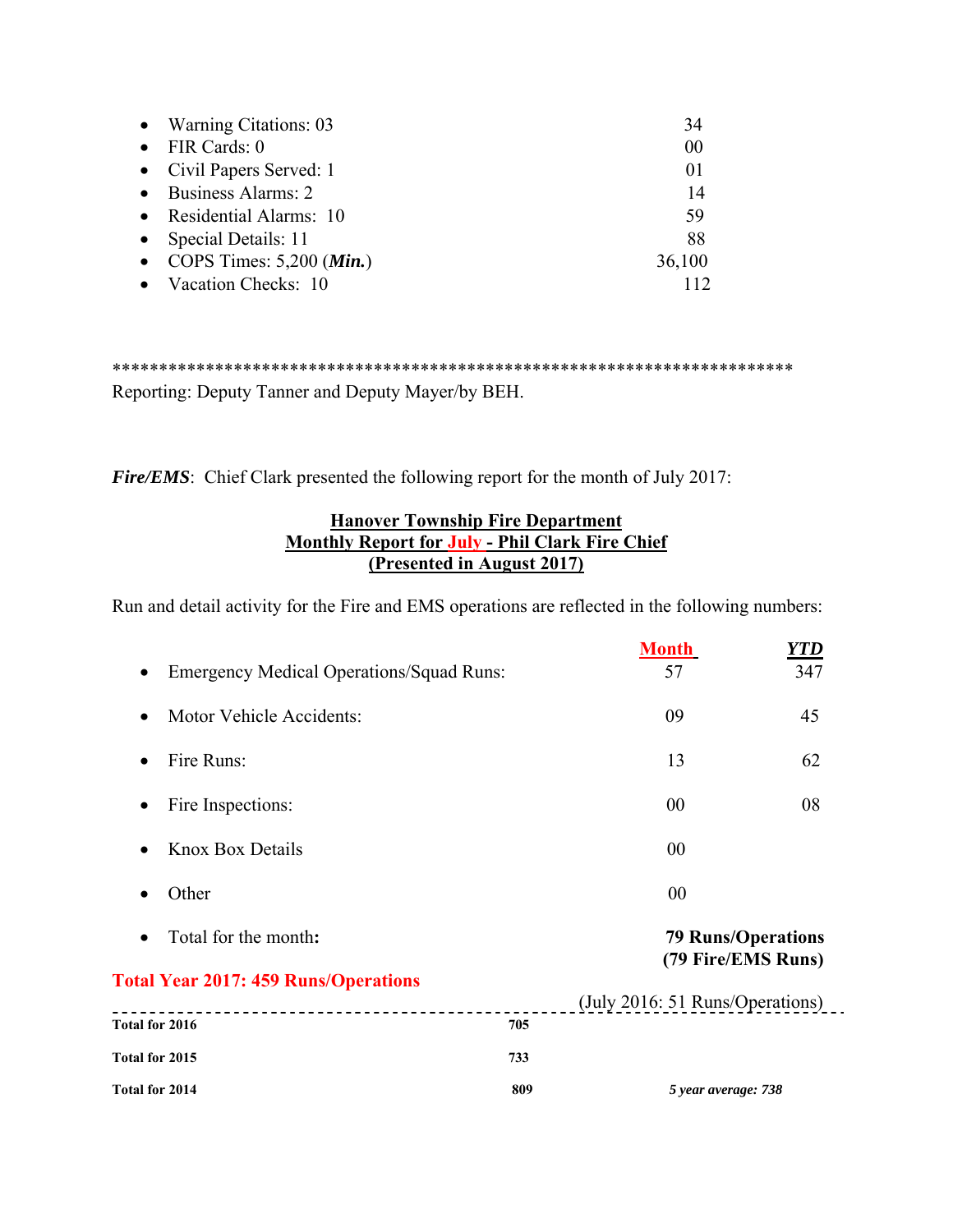| Total for 2013  | 750 | 11 Year Average: 702 |
|-----------------|-----|----------------------|
| Total for 2012  | 693 |                      |
| Total for 2011  | 719 |                      |
| Total for 2010  | 748 |                      |
| Total for 2009  | 676 |                      |
| Total for 2008: | 669 |                      |
| Total for 2007: | 717 |                      |
| Total for 2006: | 505 |                      |

*Road/Cemetery*: Road Superintendent Scot Gardner presented the following report for the month of July 2017:

## **SUPERINTENDENT'S REPORTS (August 16, 2017)**

Millville Cemetery Operations Report July 1 through July 31, 2017

| 2 Graves sold to Township residents (@ \$610)-------------\$1,220.00  |      |
|-----------------------------------------------------------------------|------|
|                                                                       |      |
|                                                                       |      |
|                                                                       |      |
|                                                                       |      |
|                                                                       |      |
| Foundation and Marker installation fees--------------------\$2,500.80 |      |
|                                                                       |      |
|                                                                       | 0.00 |
|                                                                       |      |

Other Cemetery activities:

- 1. Fixed graves and sink holes
- 2. Cleaned the office and garage
- 3. Cut grass 4 times
- 4. Did weed eating 2 times
- 5. Built, set and poured 19 foundations
- 6. Built, set and poured 4x18 pad for material behind garage

## **Road, Streets and Park (Scot Gardner)**

- 1. Called in July 7 after storm to clean up downed trees.
- 2. Spent a couple days cleaning up brush along roads.
- 3. Plowed gravel off multiple roads after heavy rains.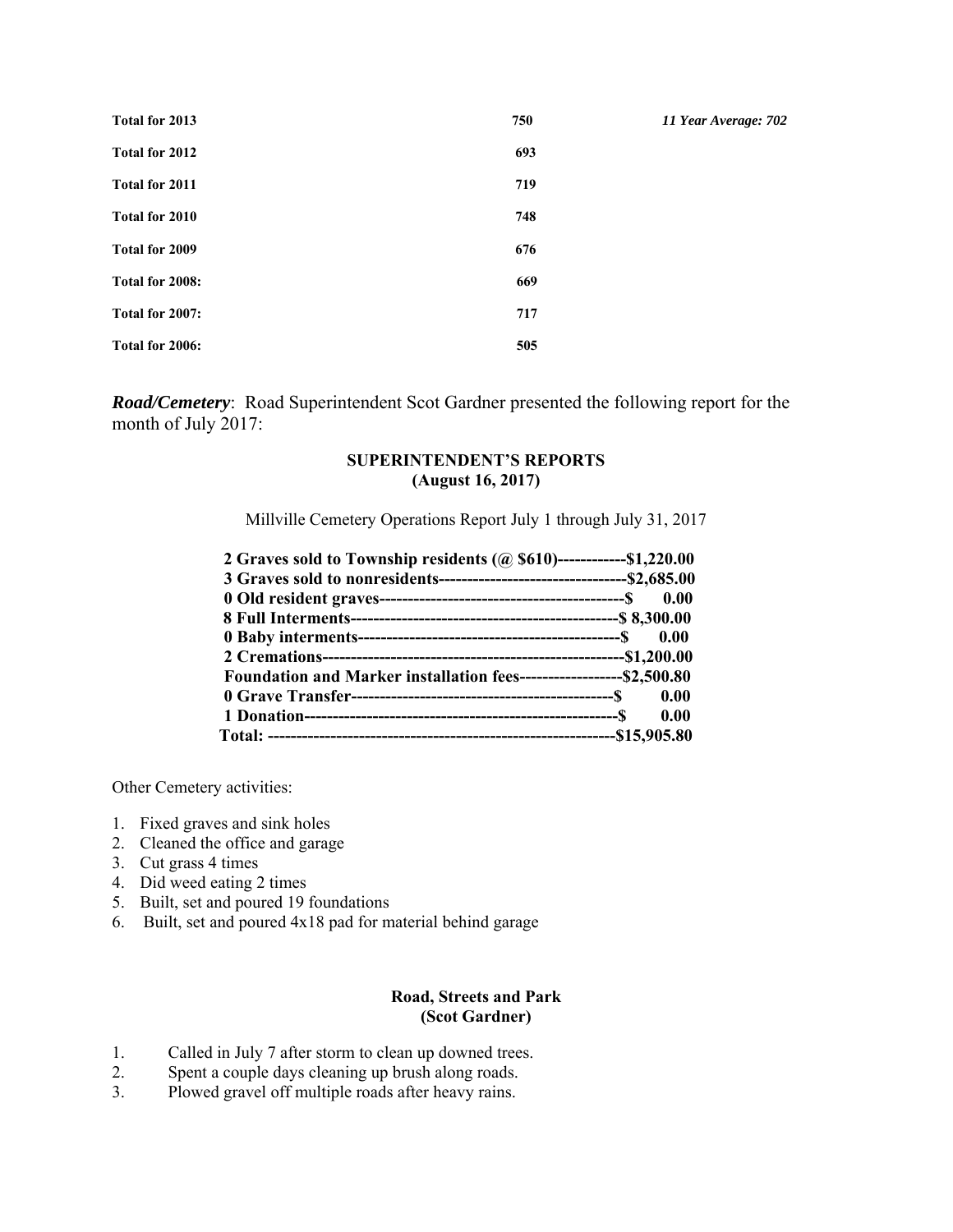- 4. Met with K.R.C. Mechanical Service for a down HVAC unit at the Firehouse.
- 5. Removed a little digger from the playground area at the Park and had it welded.
- 6. Performed second round of roadside mowing, including trimming road signs and guardrails and cutting back honeysuckle and trees.
- 7. Changed all HVAC filters at the Firehouse.
- 8. Cut up and removed debris from trees that fell out of Metro Park on Hogue Road.
- 9. Trimmed trees along Roundhill Drive.
- 10. Trimmed trees growing out in the road on Alamo Heights.
- 11. Went out and photo-documented road damage on Stahlheber by an excavator on Krucker Road where they did not restore the ditches they dug up installing the water main.
- 12. Cleaned the upper parking lot every Monday and Friday when Rumpke empties the recycling dumpsters.
- 13. Removed seat assemblies from Park restroom and had tank pumped.
- 14. Called out on Cochran Road to cut up a tree that fell in the road.
- 15. Cut grass on all Township properties six times.
- 16. Picked up a raccoon carcass on Boyle Road.
- 17. Performed monthly truck, park, and storm water inspections.

# *Administrator's Report (Financials and Personnel Issues)*

Mr. Henry presented the following report to the Board:

#### **Administrator July Summary Report (August 2017)**

- **Fire/EMS Run Data:** Dispatch Log information for July 2017. Prepared summary overview of data.
- **Fire Department:** Worked on internet access issues and security measures for the Fire Station. Prepared documents for liability and equipment insurance coverages.
- **Personnel**: Continued using part time and seasonal employees to provide catch up in the Cemetery and Road/Park operations. Looking ahead to August, by the end of August the Township will lose many of these workers due to school and school employment starting.
- **BWC:** Continued follow up and worked with BWC. It is expected the Township will receive a premium rebate due to a statewide refund formula. Care Works continued follow up with Clint Nigg.
- **Cemetery:** The Township continues to receive compliments about the condition of Millville Cemetery. All issues about grave location or confusion about plots have been worked out.
- **2017 Road Program:** Revisions were made to balance road expense budget and communicated to the Butler County Engineer's Office. The Township Road crew has been performing patch work and repairs to areas that will receive a road covering.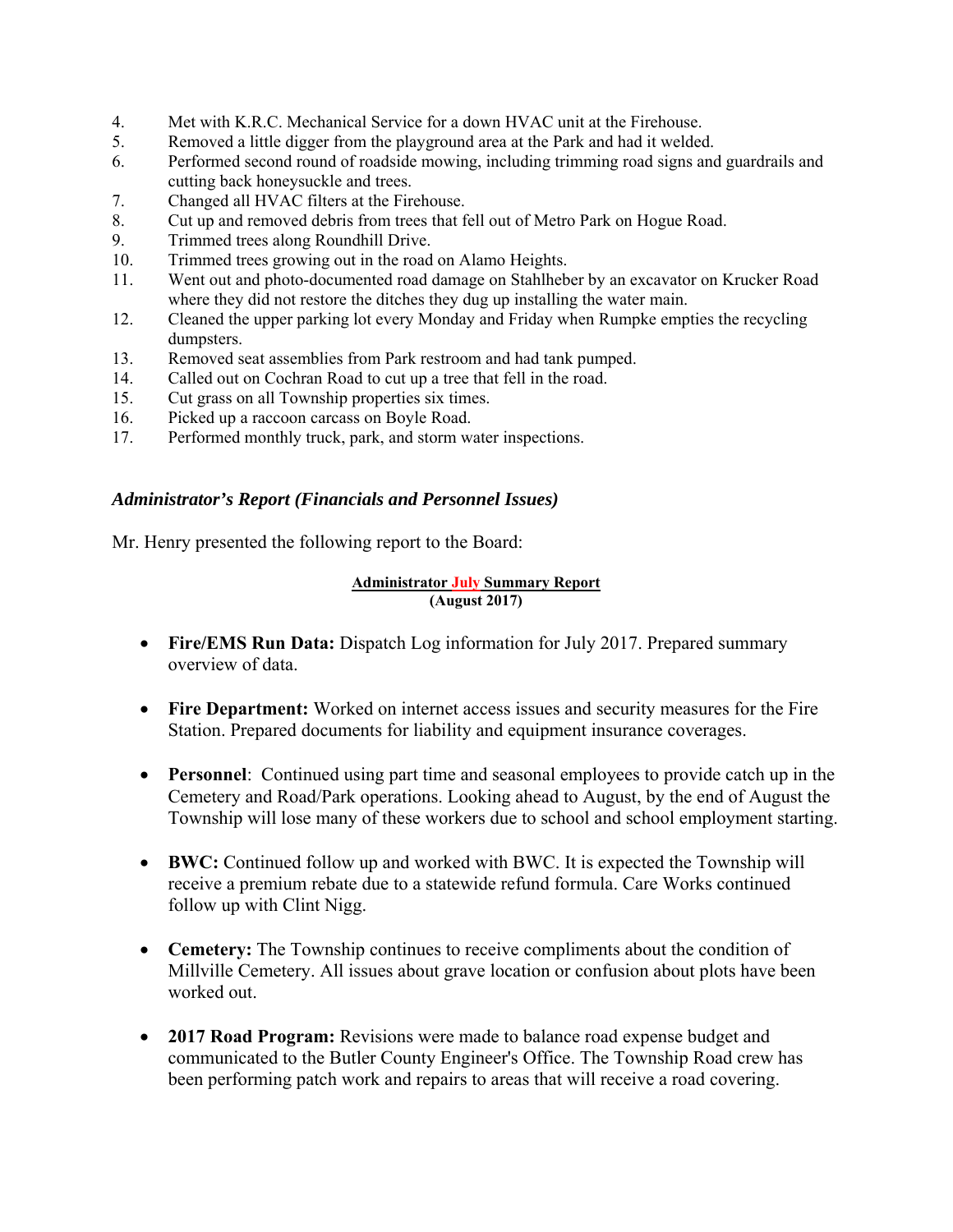- **Nuisance Properties (ongoing):** Working on issues ref. 2460 Ross Hanover Road, Millville Avenue, 41 Cochran Road, 620 Boyle, 1624 Morman Road, 2463 Millville Oxford Road, 2500 Columbus West, Shady Nook and others. Legal Counsel has been retained to perform lien holder checks to comply with statutory requirements prior to the Township taking final action.
- **Board, Financial Reports and Payroll Reports (ongoing)**: Obtained data from the Fiscal Officer and prepared Township funds analysis for the monthly Board meeting. Prepared Trustee packets. Prepared numerous contracts and permits for facility rentals. Worked with Ms. Prickett on payroll issues and time sheets for staff.
- **Park Committee:** Prepared documents for the committee meetings and outlined planning steps for the August 26th Wine Tasting Event.
- **OTARMA:** Continued work on property and liability insurance renewals set for August. Prepared documents for drug testing and driving record checks for premium credits.
- **F-4 Liquor Permit/Wine Tasting:** Prepared permit forms and documentation for the Ohio Liquor Control Division to obtain an F-4 Permit for the August 26th Event.
- **General Operating Levy:** Prepared final packet for the Board of Elections to certify the General Operating Levy for the November ballot.

# **Personnel Actions and Other Items of Note**

.

# *Appointment of new personnel and Personnel actions:*

*Fire Department:* The following individuals have been recommended by the Fire Command Staff for appointment which require a background check, polygraph, drug testing/physical prior to final approval by the Township Administrator to begin on station work.

Harold Moore Firefighter EMT currently also working at Whitewater and Miami Township FD

Alex Bingham Firefighter EMT currently also working at Lincoln Heights and Greendale FD.

Robert Evan Reedy Firefighter EMT-A currently with Kettering Health and Mobile Care in Eaton.

# *Approve subject to the requirements listed above.*

*Employment Procedures and Checklist:* As stated last month, the Township Administrator put in writing a checklist to be followed by the Fire Department when part time applicants are going through the hiring process. In addition, a slightly revised personnel action form was also sent to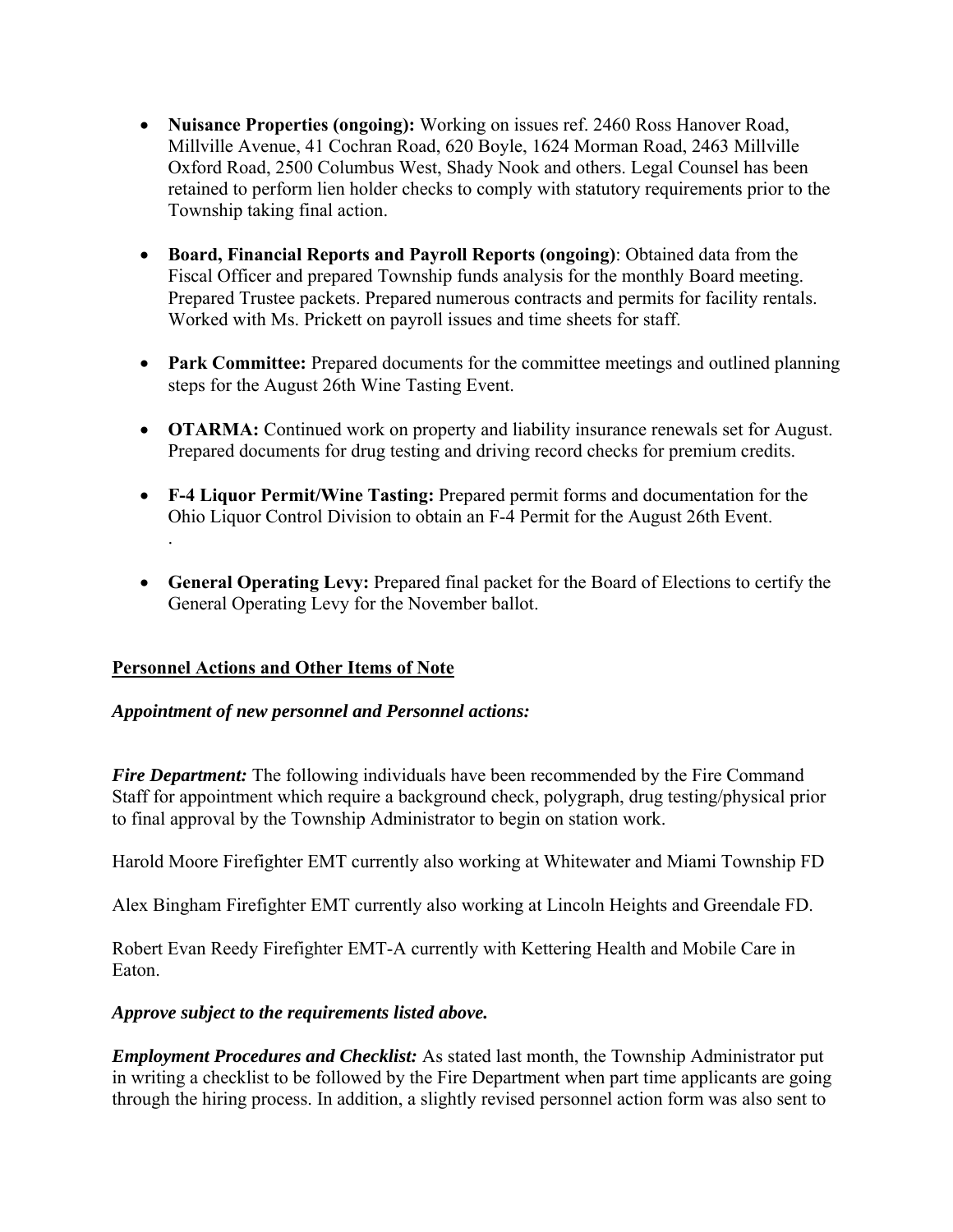the Command Staff to be used to track employment recommendations, pay and promotion considerations. The Fiscal Officer sent a memo reminding staff of the Affordable Care provisions and Fair Labor Standards Act requirements. These items are necessary to comply with statutory requirements and audit procedures.

# *Road Department and Cemetery:*

*Road Department Resignation:* Brian Coffey resigned effective August 4, 2017as a part time Public Works Employee.

# *Other General Actions Non Personnel Related: (Still in Progress)*

**Studying ways to secure records** properly and find space as the Township storage is limited at this time. Also still have to finish new formatting of approved Records Retention Schedule to be presented to the state. Older files have been placed in file cardboard storage boxes.

**Capital Planning:** As reviewed with the Board, working on guidelines for preparation of a 5 year Capital Plan for the Township. Five major requests by department have been submitted. A special meeting is needed to review the list and make decisions in light of budgetary constraints during 2017.

**For the Road Department**: Equipment purchase put on hold pending finalization of 2017 Road Program costs and revenue generation.

### **Of Note- Budget Information for July 31, 2017**

**Cash Balance as of July 31, 2017: \$1,321,950.79** 

**1) Total Expenditures all funds for July 2017**: \$118,751.63 / **Revenue:** \$82,610.31

**2) Total General Fund cash on hand July 2017: \$**317,556.59 (24.02%) of Total funds

**3) Total Fire/EMS Fund cash on hand July 2017**: \$345,653.73 (26.15%) of Total funds

**4)** *Monthly Revenue and Expenditure Reports by fund are attached to this report.* 

*History of Cash Balances*

### **Fiscal Year 2014 Fiscal Year 2015**

Jan-Cash Balance: \$1,380,611.21 Jan: \$1,148,374.71 Feb-Cash Balance: \$ 1,331,175.05 Feb: \$1,158,413.75 Mar-Cash Balance: \$1,259,054.92 Mar: \$1,551,667.37 April-Cash Balance: \$1,546,929.78 Apr: \$1,458,584.04 May-Cash Balance: \$1,524,373.14 May: \$1,477,662.73 June-Cash Balance: \$1,506,977.71 June: \$1,393,267.44 July-Cash Balance: \$1,517,738.15 July: \$1,332,264.37 Aug-Cash Balance: \$1,286,101.15 Aug: \$1,125,949.35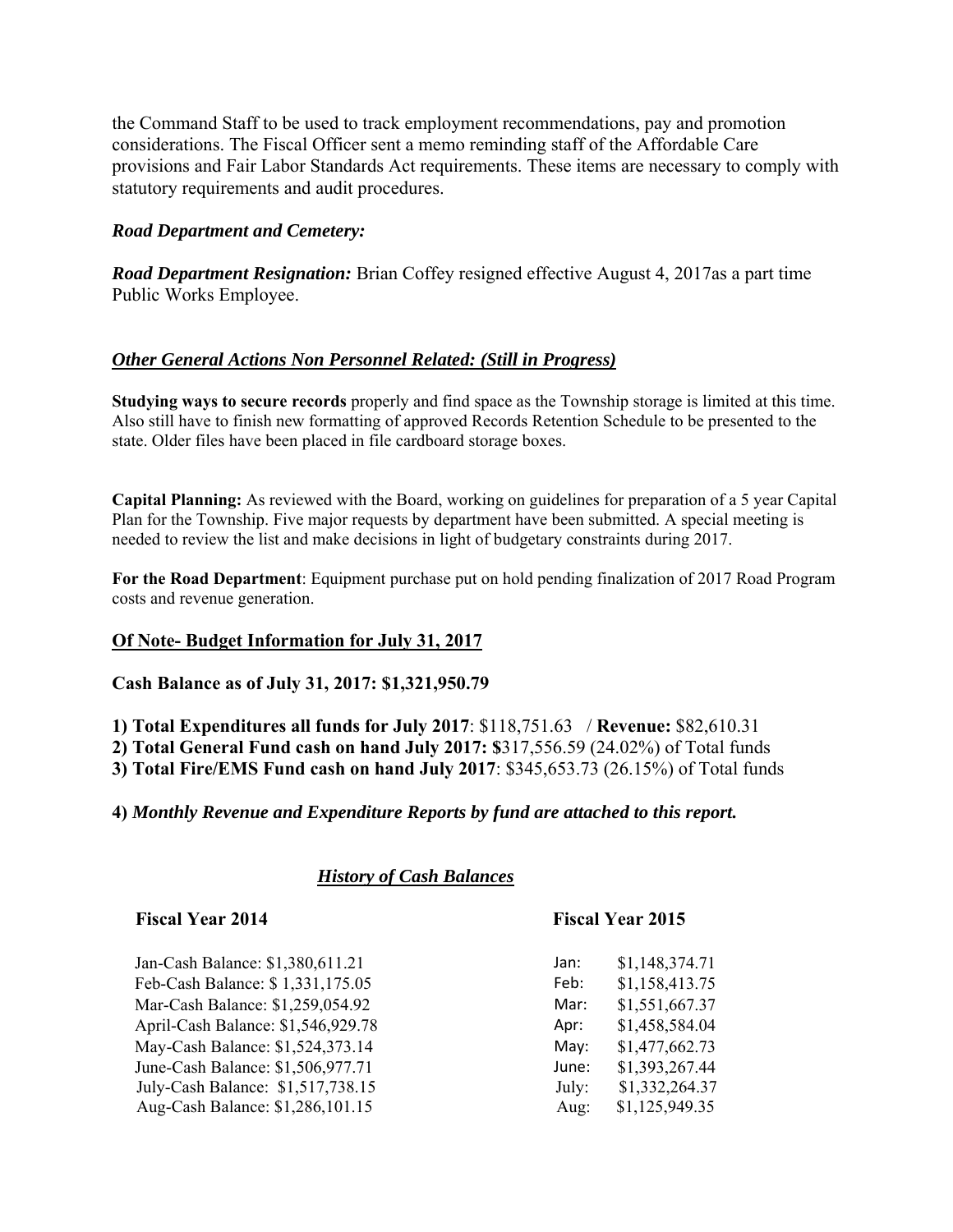| Dec-Cash Balance: \$1,324,682.90  | Dec:  | \$1,093,559.61 |
|-----------------------------------|-------|----------------|
| Nov- Cash Balance: \$1,384,569.72 | Nov:  | \$1,194,472.00 |
| Oct- Cash Balance: \$1,444,676.89 | Oct:  | \$1,362,945.99 |
| Sept-Cash Balance: \$1,533,842.91 | Sept: | \$1,449,880.79 |

### **Fiscal Year 2016** Fiscal Year 2017

 **Jan- Cash Balance: \$1,086,880.70 Feb- Cash Balance: \$ 975,051.11 Mar- Cash Balance: \$ 929,271.02 Apr- Cash Balance: \$1,259,751.18 May- Cash Balance: \$1,256,517.69 June- Cash Balance: \$1,231,659.27 July- Cash Balance: \$1,136,203.94 Aug- Cash Balance: \$1,088,071.02 Sept- Cash Balance: \$1,231,337.97 Oct- Cash Balance: \$1,199,176.98 Nov- Cash Balance: \$1,083,268.01 Dec- Cash Balance: \$1,046,996.51** 

| Sept: | \$1,449,880.79 |
|-------|----------------|
| Oct:  | \$1,362,945.99 |
| Nov:  | \$1,194,472.00 |
| Dec:  | \$1,093,559.61 |

| Jan:        | S | 888,346.09     |
|-------------|---|----------------|
| <b>Feb:</b> | S | 902,459.77     |
| Mar:        |   | \$900,176.59   |
| Apr:        |   | \$1,471,639.15 |
| May:        |   | \$1,413,018.92 |
| June:       |   | \$1,359,085.19 |
| July:       |   | \$1,321,950.79 |

**General Notes: The Fiscal Officer and Administrator are very concerned about the ongoing significant negative impact of property devaluations and state cuts have had on the budget/revenues as discussed in previous Board briefings and reports. Plans are underway to make any necessary adjustments for fire operations until levy revenues are received the first half of 2017. Other areas such as road related issues and General Fund problems continue to exist and will need attention as previously discussed. The Tax Budget filed in July 2016 had some significant reductions. Tax revenue is not rebounding and consideration of an operating levy or other related levy in 2017 is critical to the Township well being.** 

**January 2017: Although expenses were held to essential items in 2016 and the total expenditures for 2016 were below 2015 expenditures showing a reduction of \$52,554.69, the General Fund revenues continue to shrink. The Township cannot continue to provide existing service levels through the General Fund as revenues continue to decrease.** 

**July 2017: The Township has not fully recovered from the State of Ohio cuts in revenue to the Township as well as the decrease property values. AS the lower valuation impacted the tax base, the overall budget and specifically the General Fund has decreased below 2015 levels. Projections for 2018 are slightly better but still below levels prior to 2015. To account for these shortages when faced with increasing costs, staff has been limited and no new maintenance projects have been undertaken in all areas- only absolutely necessary repairs.** 

Mr. Henry also distributed revenue and expenditure reports.

# *Old Business*

*July 2017 Fire/EMS Run Data Summary:* Mr. Henry provided the run data summary for the month of July and noted the average response time was 7.89 minutes. The busiest days were Sundays and Mondays and second shift was the busiest shift.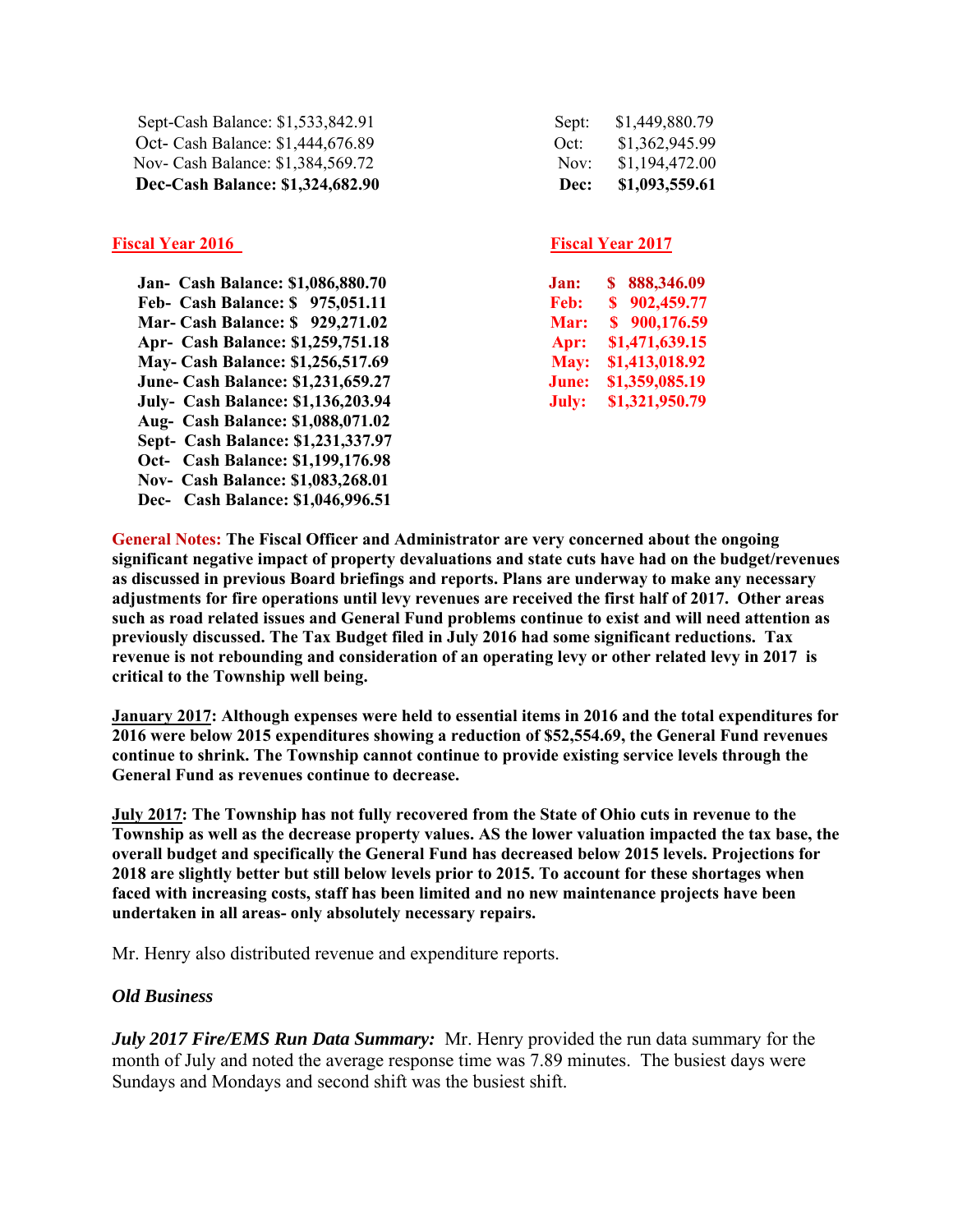*Nuisance Updates:* Mr. Henry noted the Township funds were being used sparingly and he reported that the lien searches had been completed.

Mr. Henry also provided the following report to the Board:

# **Complaints/Nuisance Property Notes (August Meeting 2017)**

- **41 Cochran Road**: Junk vehicles, debris and garbage- County Prosecutor has filed a complaint in court, case #CV2017 06 1366 to initiate foreclosure on the property to recover delinquent real estate taxes. The Township Administrator met with neighbors and the brother of the deceased property owner. The brother agreed to clean up the front and the Township agreed to cut the side and back yards. Some progress made but awaiting foreclosure action. Lien research has been completed.
- **2001 Hamilton Richmond Road:** Awaiting final tear down date.
- **620 Boyle Road**: The owner attempted to address the vegetation problems; garbage still remains. A lien holder search has been completed. New orders will be issued for September.
- **371 Millville Oxford Road at Fairy Drive**: No update from the County.
- **1624 Morman Road:** Received complaints about lack of mowing. The Structure appears to be vacated and the owner passed away. Orders were sent with no response. The Township had the property mowed. A lien holder search has been completed.
- **3409 Old Oxford Road**: High grass and weeds; orders sent May 30, 2017. Owner has complied.
- **2500 Columbus West**: High Grass and Weeds. Orders sent June 12, 2017. No response from owners. (Vacant) In July some of the yard/weds has been cut but not enough. A lien holder search has been completed; new orders to be issued.
- **2643 Millville Oxford Road**: Owner passed away. Property has high weeds and grass. Orders were sent June 12, 2017. No response- the Township had the yard mowed. A lien holder search has been completed.
- **Shady Nook**: Owner sent letter; met with the owner and stated more had to be done and extended offer for grant assistance to clear the site. A letter was sent stating that the owner had to continue to make improvements and to report to the Board in August 2017 or further legal action would be taken. The owner has been seen the week of August 14th doing outside clean-up work.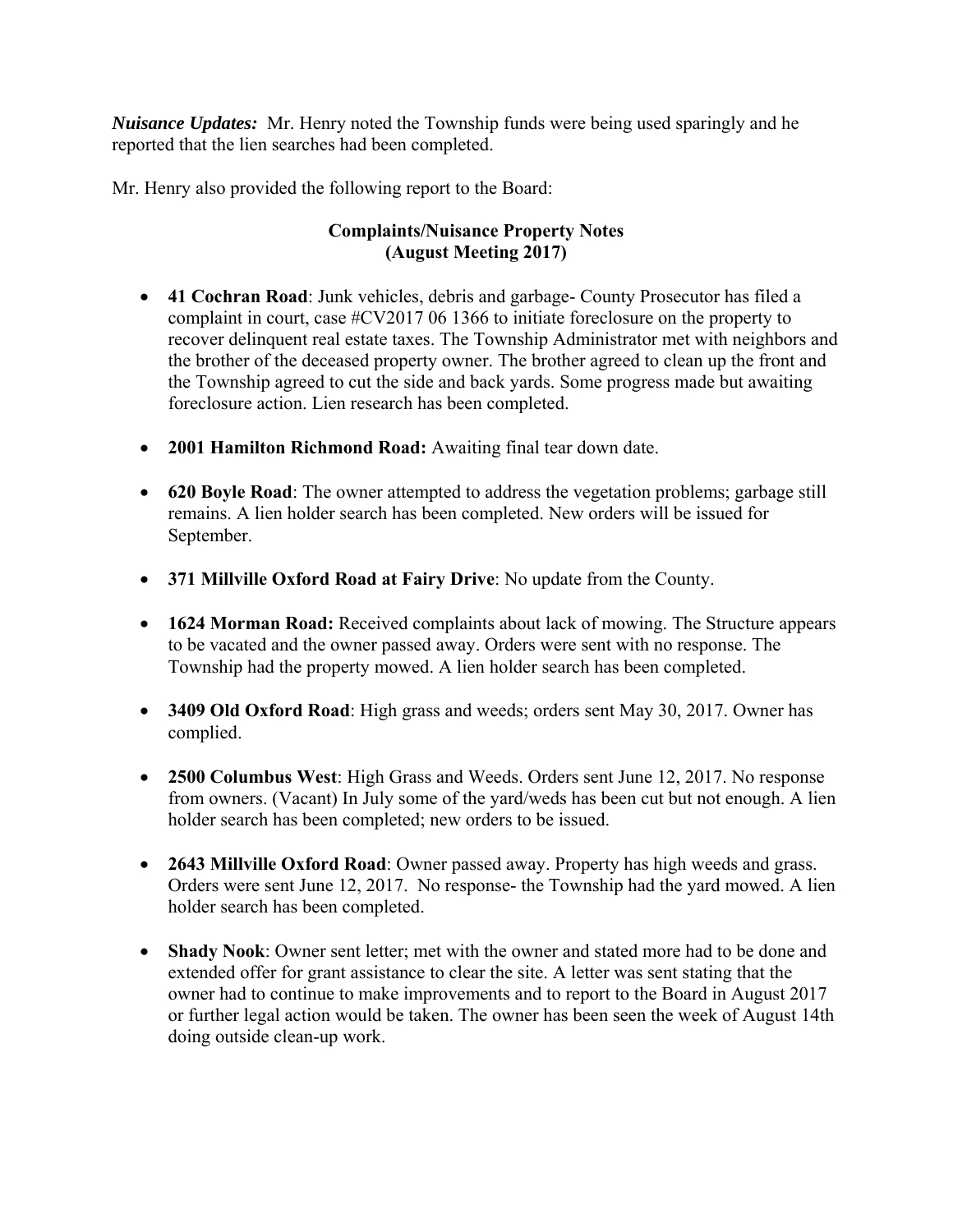**2460 Ross Hanover Road:** Vacant property; orders sent May 24th to remove debris and cut the weeds/grass. A scheduled visit to ascertain condition in August will be performed. A lien holder search has been completed.

*Shady Nook Update:* Ms. Cheryl Ommert, owner of the Shady Nook property, addressed the Board. Ms. Ommert reviewed a series of events that had occurred and prevented her from making progress. She stated she needed to find out the cost to make repairs and if the costs are prohibitive she might pursue the option Mr. Henry had previously outlined to her in which funds (grant money) could be provided to assist with the teardown. However, her preference would be to sell the property as a business. Ms. Ommert stated she needed to speak with her attorney, Jay Bennett, to determine what she wants to do. Mr. Stitsinger explained that the Board would be proceeding to take steps to treat the property as a nuisance, noting that the Board had tried to work with Ms. Ommert but there had been no progress for a very long time. Ms. Ommert stated she understood and needed to talk to her attorney. Mr. Stitsinger asked Ms. Ommert to have her attorney contact Mr. Henry.

*Other Old Business:* Mr. Stitsinger reported the new ambulance cot had been delivered and was expected to be in operation soon.

# *New Business:*

*Resolution No. 36-17 – Resolution to Approve Liability and Property Insurance:* Mr. Henry explained the current contract for liability and property insurance would expire September 1 and he recommended renewal with the Ohio Township Risk Management Authority. After some discussion, Mr. Johnson made a **motion** to adopt Resolution No. 36-17, which was seconded by Mr. Miller. Upon roll call, all three Trustees voted yes.

# **Resolution No. 36-17**

# **Approving Property, Vehicle and Liability Insurance Renewals Through a Contract With the Ohio Township Risk Management Authority for Policy Year September 2, 2017 through September 1, 2018**

*Whereas*, it is in the best interest of the Township to provide insurance coverage for Township property, vehicles, and liability; and

*Whereas*, prices were examined and updated information was filed to determine best pricing;

*Whereas*, the Ohio Township Risk Management Authority has presented renewal coverage for General Liability (Legal) and Coverage Extensions, Property Insurance and Coverage Extensions, Public Officials Wrongful Acts and Coverage Extensions, Vehicle Insurance Coverage and Umbrella Liability Coverage Extensions as well as credit of \$200.00 for CDL Drug Testing/ \$142.00 for MVR checks for an annual premium cost of \$22,901.00 (reduction of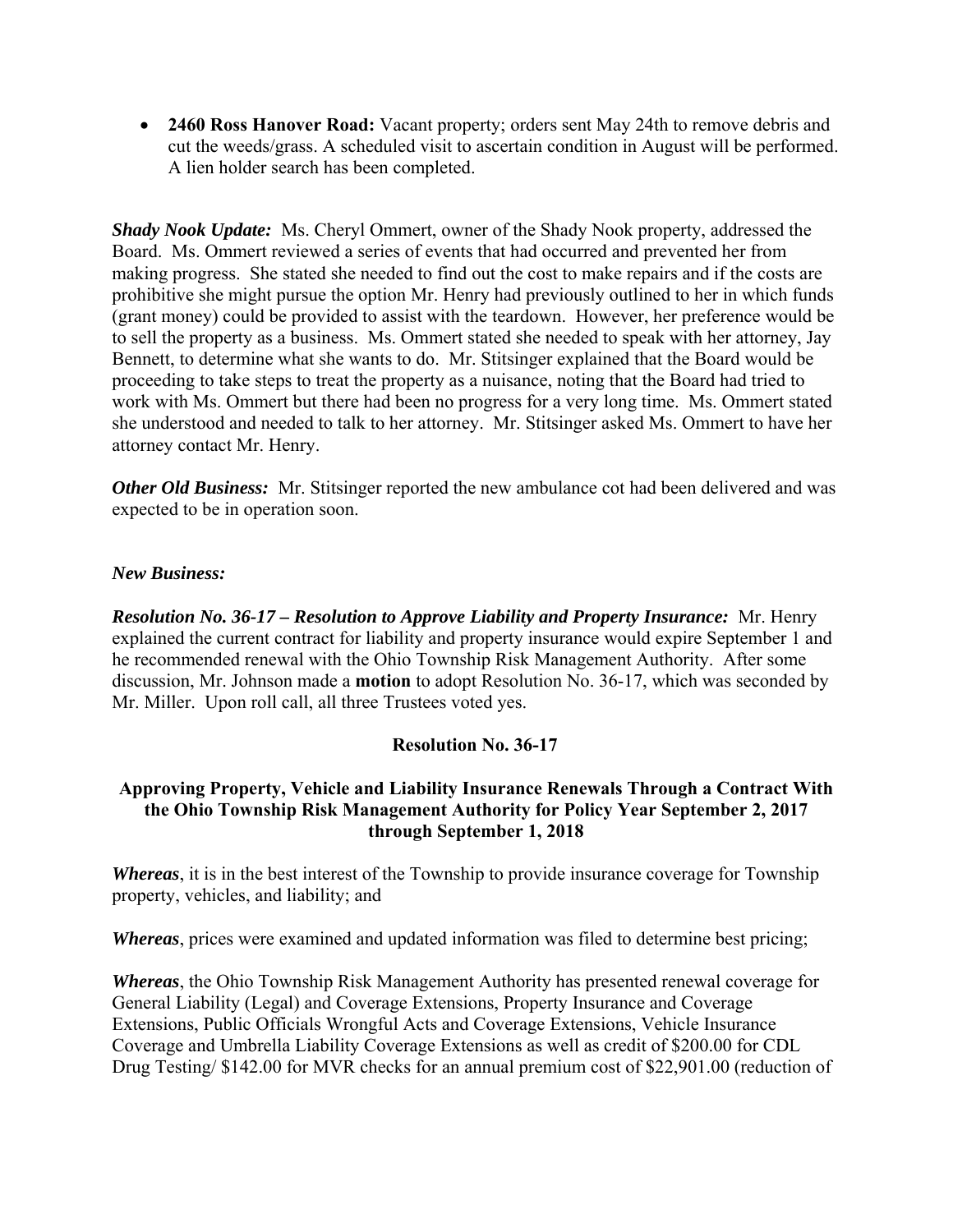\$50.00 from last period) with a rebate to be returned totaling \$1,566.83 and \$500.00 loyalty credit resulting in a net cost for the new policy period of \$20,834.17;

*Whereas*, the OTARMA renewal proposal is the most cost efficient coverage given the Township's circumstances, past experience and the rate has been relatively level the last few years,

# *Be it resolved by the Board of Township Trustees of Hanover Township Butler County, Ohio*

*Section I*. Resolution No. 36-17 is hereby approved authorizing the renewal of the property, vehicle, and liability insurance coverage for the period commencing September 2, 2017 through September 1, 2018 with the Ohio Township Risk Management Authority as represented locally by Lovins Insurance Agency for a cost not to exceed \$22,901.00 (with an anticipated rebates/credits of \$1,630.65 and \$500.00) as outlined in an attachment herewith labeled" Attachment Resolution No.36-17".

**Section II.** The Board President and Township Administrator are hereby authorized to execute all contracts and related documents thereto.

The foregoing resolution was adopted in a special public meeting and is a reflection of the official action taken by the Board of Trustees of Hanover Township Butler County, Ohio on the  $16<sup>th</sup>$  day of August 2017.

| <b>Board of Trustees</b>                                 | <i>Vote</i> | <b>Attest and Authentication:</b>           |
|----------------------------------------------------------|-------------|---------------------------------------------|
| Fred J. Stitsinger<br>Douglas L. Johnson<br>Larry Miller |             | Gregory L. Sullivan<br>Fiscal Officer/Clerk |

*Resolution No. 37-17 – Resolution to Approve BREC Grant Application Submissions:* Mr. Henry explained the purpose of this resolution was to authorize the filing of August 2017 Applications for the Butler Rural Community Connections Grant Program. After some discussion, Mr. Miller made a **motion** to adopt Resolution No. 37-17, which was seconded by Mr. Johnson. Upon roll call, all three Trustees voted yes.

# **Resolution No. 37-17**

# **Authorizing the Filing of August 2017 Applications for the Butler Rural Community Connections Grant Program**

Whereas, the Board of Trustees has reviewed the requirements for the February 2017 Community Connections Grant program sponsored by the Butler Rural Electric Cooperative; and,

Whereas, the Township has a Hanover Township Memorial Park Master Plan for continuing the development of the Hanover Township Memorial Park and Strategic Planning Objectives including but not limited to use of the Community Center and Fire Station; and,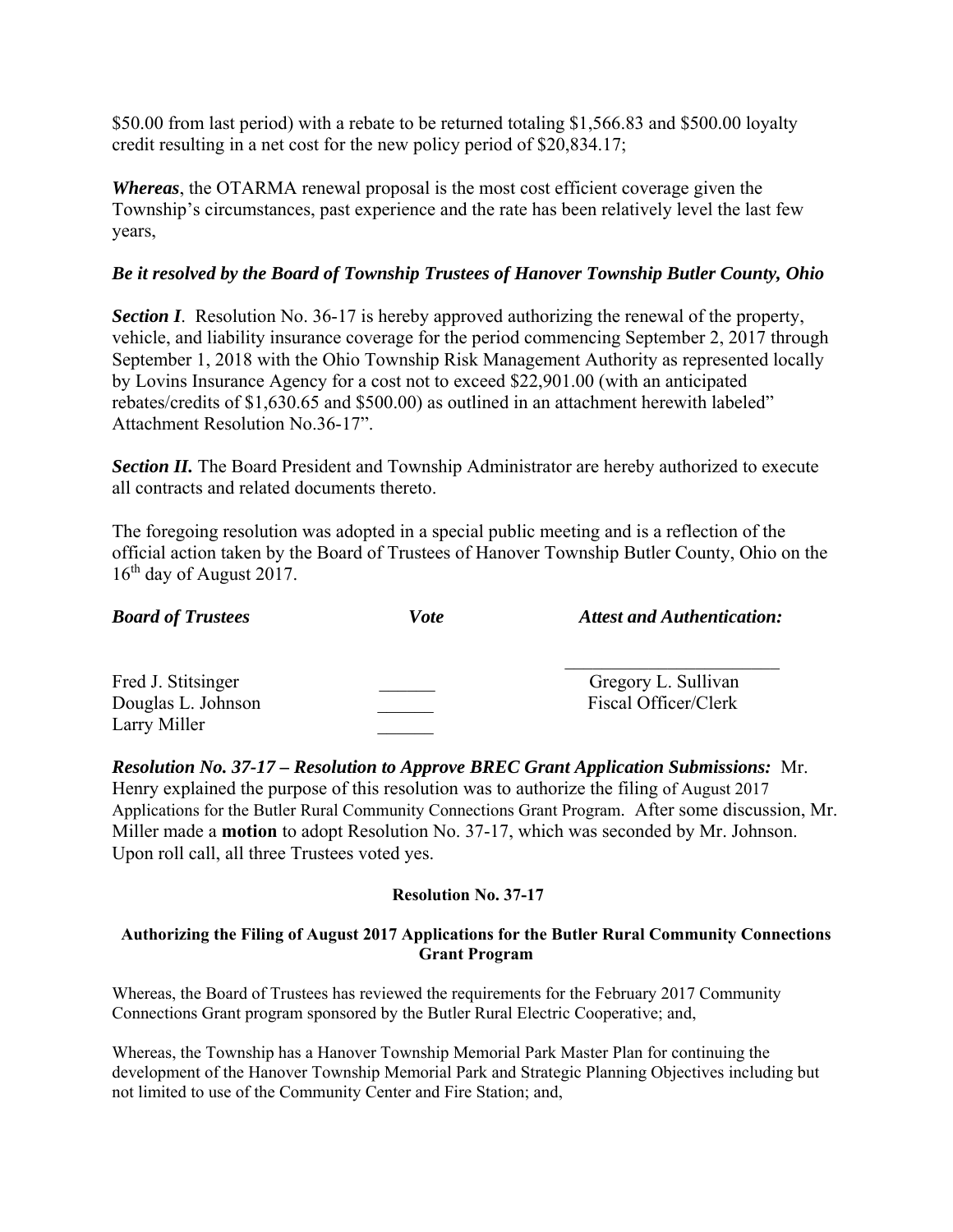Whereas, reduction in revenues resulting from property devaluations and funding cuts from the State of Ohio have reduced the ability of the Township to fund a number of projects and equipment such as those referenced herein; and,

Whereas, the Board of Trustees rates basic services such as those items that relate to serving the emergency needs of the public as a high priority and recognize the need for the continued development of the Hanover Township Memorial Park, Community Center and programming that serves the overall best interests of Township residents; and,

Whereas, the projects submitted for Community Connections Funding have no assigned funding source but the Township will continue to focus on key priorities,

#### **Be it resolved by the Board of Trustees of Hanover Township, Ohio**

**Section I**. That Board authorizes up to two applications to be submitted at the Administrator's discretion to the Butler Rural Cooperative Community Connections Program by the end of February 2015 as reflected in the attachment labeled: Attachment to Resolution No. 37-17 Grant Projects.

**Section II**. That the Township Administrator is hereby authorized to complete the necessary documents and sign the appropriate forms to submit one or both applications referenced herein.

**Section III**. That the Board of Trustees acted upon this matter in an open public meeting on August 16, 2017 with all three Trustees voting in favor of Resolution No. 37-17.

| <b>Board of Trustees</b>                 | Vote | <b>Attest and Authentication:</b>           |
|------------------------------------------|------|---------------------------------------------|
| Fred J. Stitsinger<br>Douglas L. Johnson |      | Gregory L. Sullivan<br>Fiscal Officer/Clerk |
| Larry Miller                             |      |                                             |

*CSX Issue – Road Blockage – Consideration of Resolution No. 38-17:* Mr. Henry reported that there have been multiple instances of CSX trains blocking roads in Hanover Township for hours, creating major inconveniences and potentially serious safety issues for residents. After discussion, Mr. Stitsinger made **a motion** to adopt Resolution No. 38-17, which was seconded by Mr. Johnson. Upon roll call, all three Trustees voted yes. Mr. Stitsinger also requested that copies of the resolution be forwarded to the Governor, the State Representative, the media and the CSX representative who previously assured the Township this type of incident would not occur again.

## **Resolution No. 38-17 Expressing Concern and Frustration of Citizens in Regard to CSX Trains Blocking Roadways Creating Substantial Public Safety Issues**

Whereas, the Board of Trustees has received citizen concerns about CSX trains blocking dead end streets of Hussey and Darrtown Road; and,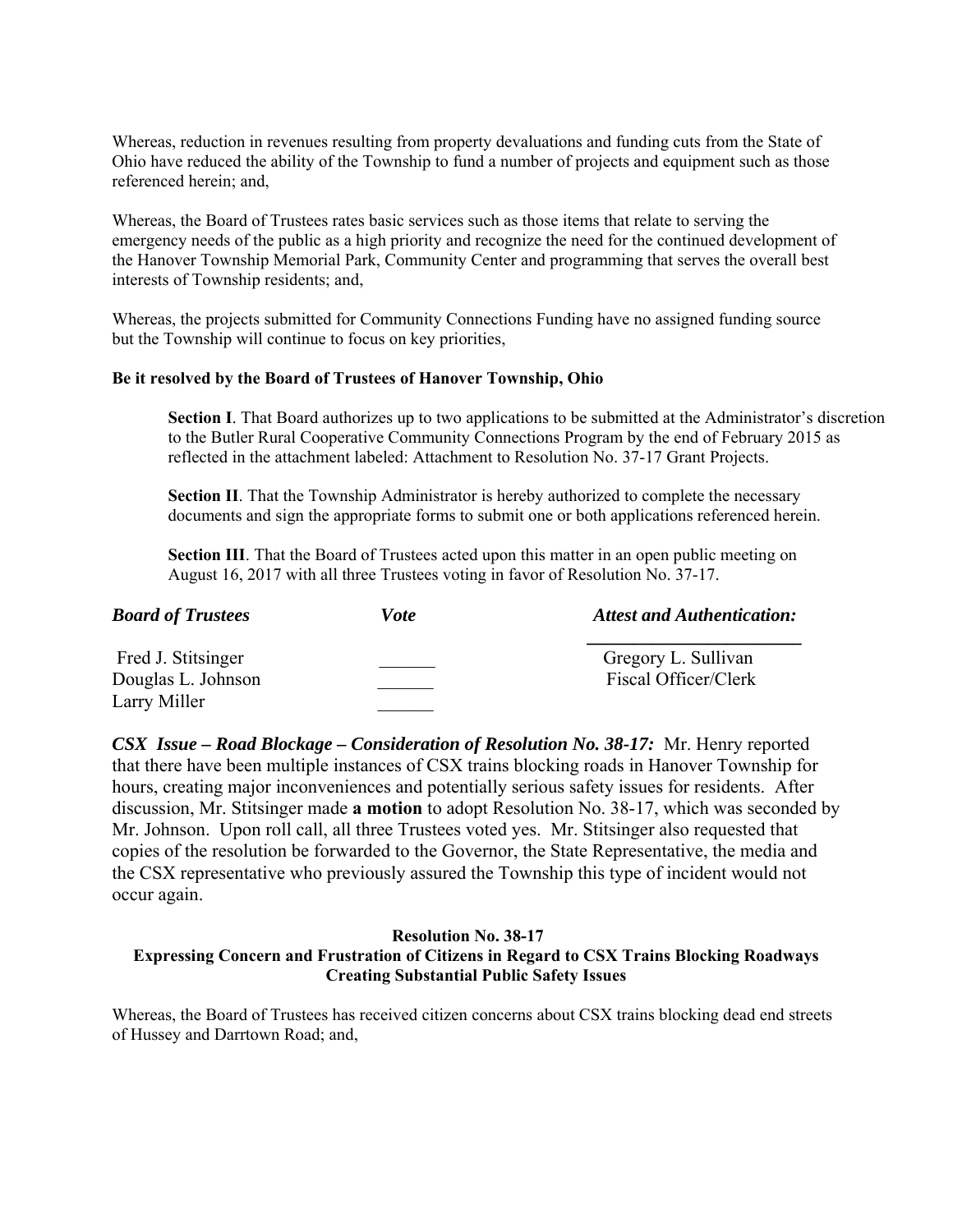Whereas, the blockage of these streets for extended periods of time creates a substantial public Safety Hazard to residents living on these streets and was communicated to the Butler County Sheriff, State Representatives and CSX when a train blocked the Hussey Road for over three hours; and,

Whereas, Township representatives communicated concerns to CSX which was also conveyed through news media outlets to CSX; and,

Whereas, CSX took measures in 2015 and 2016 to provide for the breaking of trains and scheduling relief personnel efficiently to prevent extended blockage of the roadways referenced; and,

Whereas, it has been reported to the Board that CSX trains during June and July have blocked these streets for extended periods ranging from two hours to over eight hours or longer with one such blockage occurring on July 23, 2017 when the Hanover Township Emergency Medical Service was dispatched to an emergency at 4106 Hussey Road during which the squad had to wait at least 51 minutes before access could be arranged; and,

Whereas the Board was advised that on August 15, 2017, a CSX train blocked Hussey Road for over an hour,

### **Be it resolved by the Board of Trustees of Hanover Township, Ohio**

**Section I**. That on behalf of the residents on Hussey and Darrtown Roads, these street blockages for extended periods of time are outrageous and unacceptable creating public safety response issues.

**Section II**. That this resolution be sent to CSX officials for immediate attention as well as to Ohio State Representative Candace Keller 53rd House District and the Butler County Sheriff's Office.

**Section III**. That the Township Administrator is to report back to the Board at the September meeting as to any actions or response presented by CSX Officials.

| Vote | <b>Attest and Authentication:</b>           |
|------|---------------------------------------------|
|      | Gregory L. Sullivan<br>Fiscal Officer/Clerk |
|      |                                             |

*Discussion – Planning Purchase of Fire Apparatus – Special Session:* Mr. Henry distributed a Five Year Capital Purchases Projections Report to the Board and reported that the Fire Department Committee was working with Sutphen to obtain a price proposal for a custom combined pumper/tanker. In addition, Mr. Henry stated he had received various financing proposals. Mr. Henry requested a special work session be scheduled for the Board to review all of this information. The Board members decided to hold a special work session on September 6 at 6:00PM.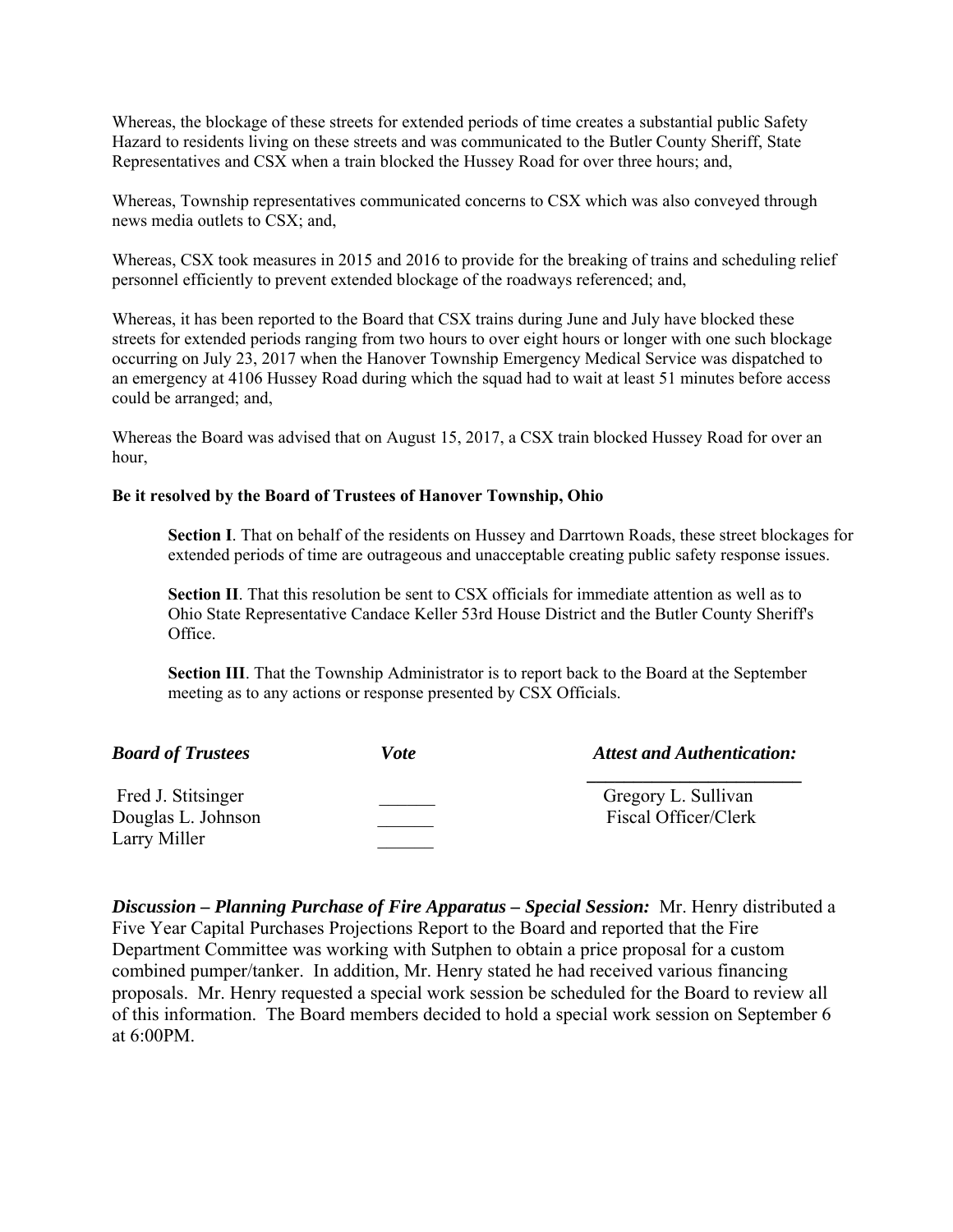*Discussion – Fire Station Camera System (BREC Grant)/Motion to Proceed:* The Township Administrator, with advice and assistance from departmental personnel, has been examining the need for additional security measures for the Park (including the Recycling Dumpster area)**,**  Administration Building and Fire Station. Robinson Communication Company has worked on telephone issues, internet issues and some security measures for the Township in the past. As part of a Butler Rural Electric Community Connections grant, security cameras have been reviewed for the Fire Station. The cost ranges from \$3500.00 to \$5500.00 depending upon number and location. The grant will offset \$1000.00 of the cost. Mr. Henry recommended proceeding to contract with Robinson Communications Company to install a system after final input from the Fire Department. After some discussion, Mr. Miller made **a motion**, seconded by Mr. Johnson, to authorize the Administrator to proceed with contracting with Robinson Communications Company to install a system after final input from the Fire Department at an amount not to exceed \$5500. Upon roll call, all three Trustees voted yes.

Mr. Henry noted that in the future, additional proposals will be studied for the Park and Administration Building. A free camera was provided by the County Recycling Program to monitor the Recycling Dumpster area of the Park which is currently being installed.

*BCEO 2018 Road Program Discussion:* Mr. Henry reported that the BCEO was requesting a fall planning session for the 2018 Road Program. Mr. Henry stated that he and Mr. Gardner needed to prepare information and would schedule a meeting with BCEO in late September. Mr. Henry also reported he received a request from Mr. Joe Cearley, 1742 Del Rio Drive, for new pavement for all the streets in his neighborhood. Mr. Henry stated he attempted to explain to Mr. Cearley the Township could not afford such an undertaking.

*Liquor License Fee Information – Accept Report from the State: Mr. Henry referred the Board* to their packets for information from the State which listed the liquor license fees the Township had received.

# *Other New Business*

Under Other New Business, Mr. Stitsinger requested the October meeting date be changed to October 18. Mr. Johnson made **a motion,** seconded by Mr. Stitsinger, to change the October Board meeting date to October 18 at 6:000PM. Upon roll call, all three Trustees voted yes.

Also under Other New Business, Mr. Henry asked the Trustees to note miscellaneous correspondence and general information in their meeting packets which included: Butler County Building Permit Report for July 2017; a newspaper article regarding the staffing shortage for police and fire positions in Butler County; a newspaper article regarding cost of new emergency radios; a copy of the Plumbing and/or Private Sewage Disposal Permit issued to the Township by the Health Department; OTA Legislative Update; a copy of correspondence from Dynegy to residents; and a Save the Date notice from Building a Healthier Community by Design.

There being no further action or matters to consider, adjournment was in order.